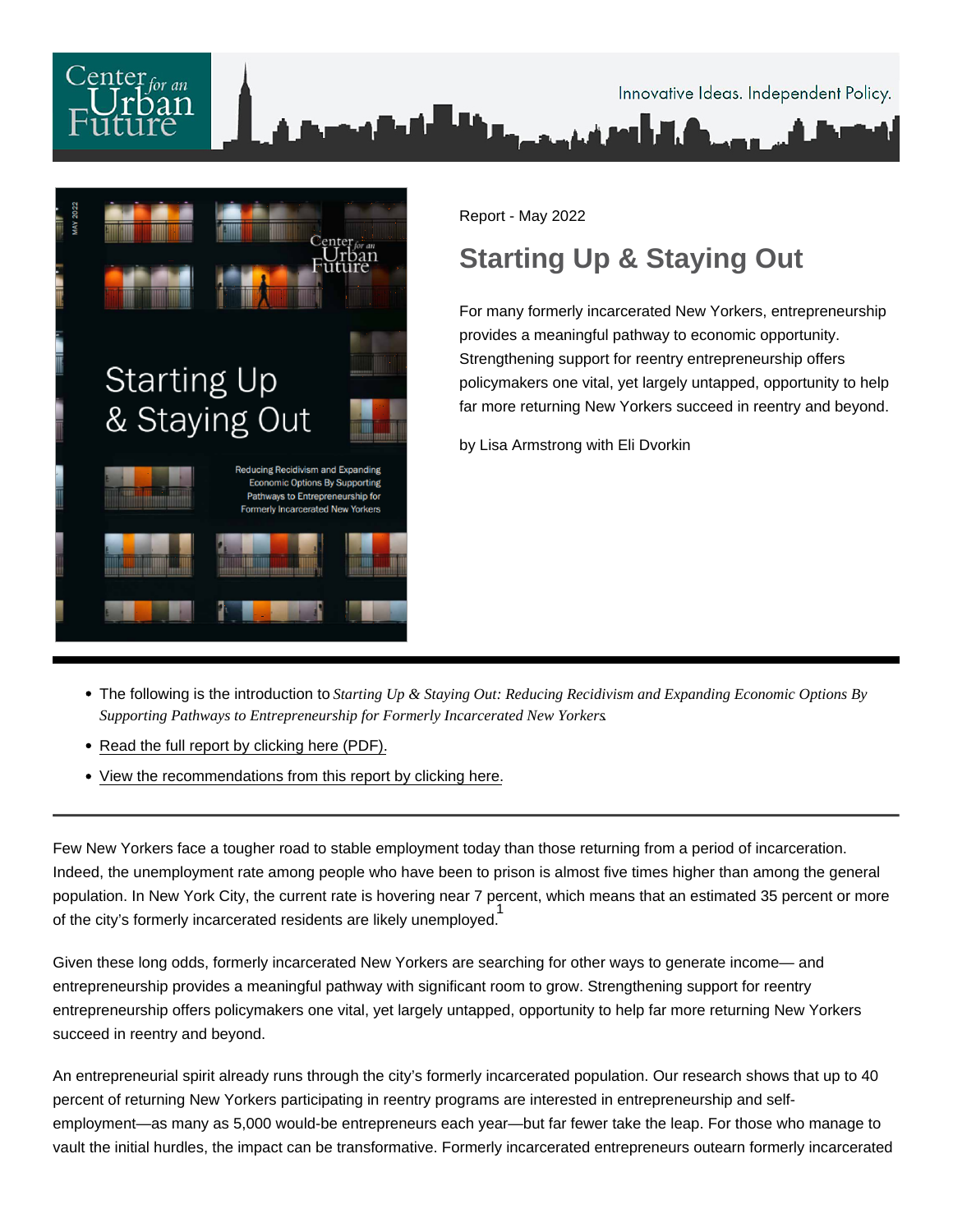people who never took part in entrepreneurship, even when they seek employment. They are also 33 percent less likely to .<br>reoffend.<sup>2</sup>

Despite the power of reentry entrepreneurship to create economic opportunity and reduce recidivism, major barriers remain. These challenges extend far beyond those facing other aspiring entrepreneurs, including probation and parole conditions that make it difficult to focus on entrepreneurship, unique barriers to accessing credit as a formerly incarcerated person, shockingly high costs for essentials such as business insurance, and an overwhelming likelihood of returning on the wrong side of the digital divide.

Given the scale of these challenges, the lack of support for reentry entrepreneurship at the city and state level is striking. Just two of 50 prisons across New York State offer classes in entrepreneurship. Although nine of 24 city-funded Alternative to Incarceration (ATI) programs offer job training or employment services, none offer support for entrepreneurship. And despite the unique challenges that aspiring reentry entrepreneurs face fewer than five programs operating in New York City are designed specifically to help people transitioning back to their communities launch their own ventures, none of which receives city or state funding for entrepreneurship training.

New York City is down hundreds of thousands of jobs from its pre-pandemic peak, making now an ideal moment for the city and state to help far more returning New Yorkers generate income through entrepreneurship. Even a relatively small investment in formerly incarcerated entrepreneurs could have a significant impact. City leaders should commit to providing 2,500 formerly incarcerated individuals with entrepreneurship training over the next five years, backed by a \$2.5 million investment; launch the city's first entrepreneurship training program tailored to formerly incarcerated New Yorkers; and work with the state to expand entrepreneurial education to every correctional facility in New York.

By strengthening this vital pathway for returning New Yorkers, Mayor Eric Adams and the New York City Council could both help reduce recidivism rates for the long term and spark wealth creation in communities disproportionately affected by the long shadow of incarceration.

Each year, approximately 10,000 New York City residents are released from state prisons and return home. 3 For these formerly incarcerated New Yorkers, securing a reliable source of income is a crucial first step to successfully reentering their communities and preventing recidivism—yet almost half of all formerly incarcerated people have no reported earnings during the first year after release. New Yorkers returning home face daunting job prospects even in a strong economy; however, the lasting economic damage afflicted by the pandemic has hit communities with the highest rates of incarceration especially hard.

This report, made possible by a grant from JPMorgan Chase & Co., builds on the Center for an Urban Future (CUF)'s 25 years of research about the role of entrepreneurship in creating a more inclusive economy in New York City, including the 2013 study Launching Low-Income Entrepreneurs. This report investigates the current state of entrepreneurship among formerly incarcerated New Yorkers and what is needed to expand the number of successful new businesses launched by New York's reentry population.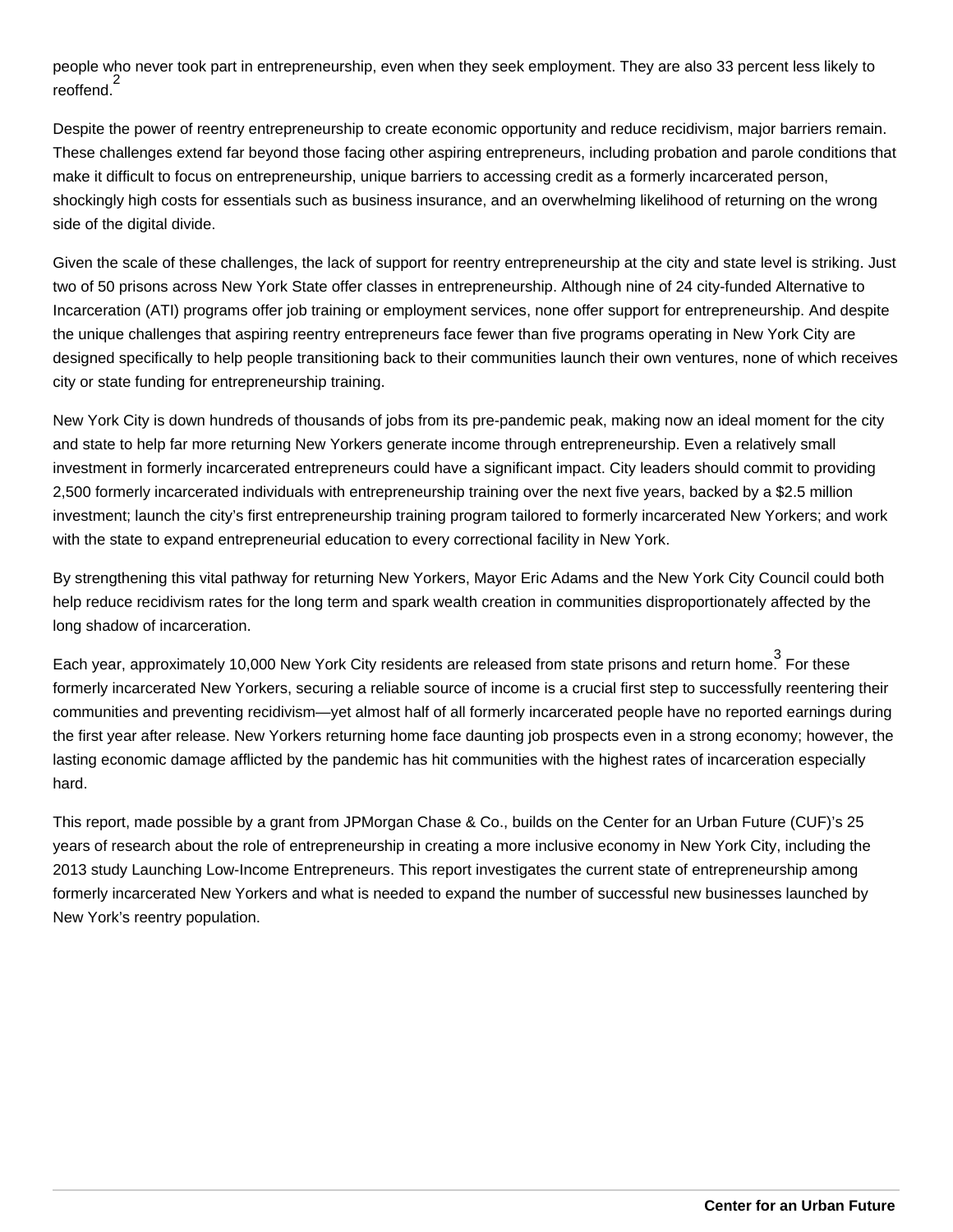Informed by extensive data analysis and interviews with more than 40 experts in reentry, community justice, microfinance, small business development, and entrepreneurship training—including more than a dozen formerly incarcerated entrepreneurs—the study explores the opportunity to expand support for reentry entrepreneurship and ensure more of the formerly incarcerated New Yorkers who start businesses can succeed. It examines the current supports for still incarcerated aspiring entrepreneurs and for formerly incarcerated New Yorkers looking to start or grow their own business as they return to their communities. It also identifies the key obstacles preventing justice-involved New Yorkers from launching successful businesses, profiles best practices from other states, and advances ten concrete and achievable recommendations for how city and state policymakers, the business community, nonprofit leaders, and philanthropy can work together to expand reentry entrepreneurship and strengthen a vital pathway to economic opportunity for returning New Yorkers.

Supporting pathways to entrepreneurship for those leaving incarceration is critical to reducing recidivism and boosting longterm economic prospects—and current conditions increase the urgency to act.

Even during an economic boom, New Yorkers transitioning back into their communities after release from jail or prison face some of the toughest barriers to employment and even greater challenges accessing secure, well-paying jobs. Only 55 percent nationally report any earnings during the first 12 months following their release, and those who do earn just over ers on average.<br>\$10,000 on average. A bachelor's degree has become a prerequisite for the vast majority of middle-wage jobs, yet fully 41 percent of those incarcerated in New York State prisons do not have a high school diploma. In 2019, the fifteen neighborhoods with the highest imprisonment rates had an average unemployment rate of 8 percent—twice the citywide average—and median wage and salary income of less than \$35,000 per year, more than \$8,000 below the city average.

For New Yorkers with a history of justice involvement, the pandemic created new challenges even for those who had been able to find work. "About 40 percent of our participants who were working lost their jobs during COVID," says Jocelynne Rainey, former executive director of Getting Out and Staying Out (GOSO), a reentry organization based in East Harlem.

Because jobs are scarce in general and competition fierce for accessible jobs that pay a living wage, reentering New Yorkers often are forced to seek other ways of earning income. Many are looking to start their own business— and realize a dream they've harbored for years.

Stephen Jackson, former CEO of Workshop in Business Opportunities (WIBO), an organization that offers entrepreneurship training to reentry individuals and other members of underserved communities, says that formerly incarcerated people he works with "want freedom. They want to be their own boss. They want to control how their life goes. They want to provide for their family. They want to leave a legacy for their family and build generational wealth. You could pass on a business; it's very, very, very difficult to attempt to pass on a job. There are so many options that you have when you own your destiny."

Starting a business, though, is especially difficult for New Yorkers reentering their communities after a period of incarceration. Aspiring entrepreneurs are likely to have limited or no credit, little if anything in the way of savings, and a fractured social network after time spent away from home, among other major challenges. Many formerly incarcerated entrepreneurs could overcome these challenges with the right support in place. However, our research finds that the city's infrastructure for encouraging and sustaining reentry entrepreneurship is sorely lacking.

Although New York City is home to a handful of organizations that provide entrepreneurship training specifically for formerly incarcerated people, there are not enough seats to meet the demand. Formal connections between reentry- and small business development–focused organizations are few, and formerly incarcerated people often do not know how to access such resources. Those interviewed for this report, both formerly incarcerated individuals and other experts, also say that the ideal time to offer entrepreneurship training is in prisons, but only two of the 50 New York State prisons—Walkill and Sing Sing Correctional Facilities—offer classes in starting a business, and both programs were partially on hold because of the pandemic. The Network for Teaching Entrepreneurship (NFTE) previously offered entrepreneurial education programs on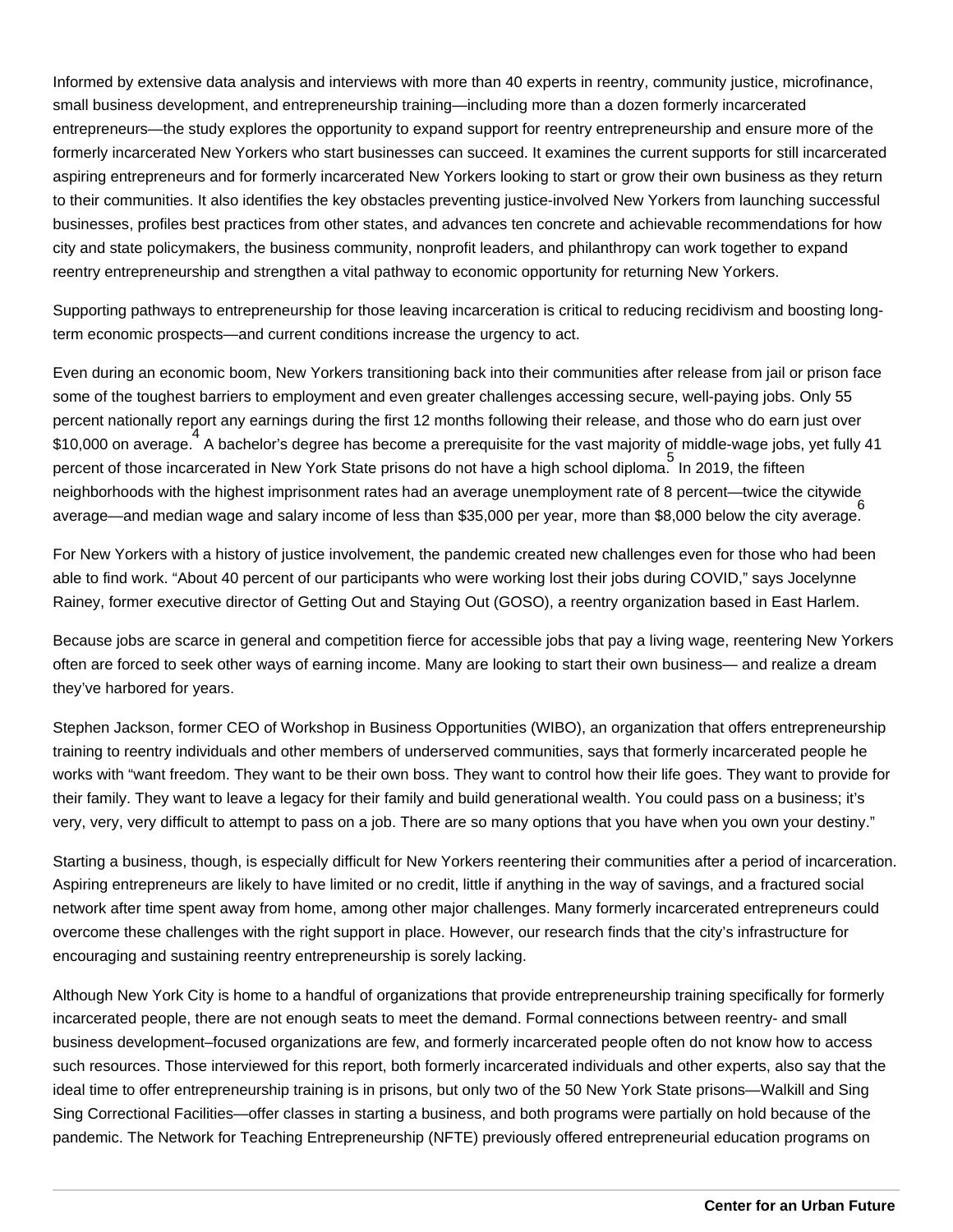Rikers Island, but the initiative ended in 2018. "I'd love to see it revived," says NFTE President & CEO J.D. LaRock.

In addition, although the research suggests that as many as half of all returning citizens in New York are interested in exploring entrepreneurship—roughly 5,000 people in an average year—reentry organizations with entrepreneurship programs have funding and support to offer just a few dozen slots each year.

This is a missed opportunity for New York City to support a highly sought-after pathway to economic opportunity.

The appetite for stronger entrepreneurial supports is clear to anyone who works with currently or formerly incarcerated New Yorkers. Fully one-third of all library research questions asked in prisons are variations of "How do I start my own business?" reports Diego Sandoval Hernandez, correctional services librarian at Brooklyn Public Library. "People want to make a livelihood and be independent in making that livelihood— to lead their own enterprises." Jocelynne Rainey says that about 40 percent of participants in GOSO's reentry programs want to start businesses. Formerly incarcerated entrepreneurs interviewed for this report estimate that as many as 30 to 50 percent of the people they knew behind bars were interested in entrepreneurship. However, given little to no access to training while incarcerated and far too few courses tailored to their needs available when they return to their communities, their chances to launch their own businesses—and realize the many benefits that come with entrepreneurship—are slim.

#### **The pandemic-linked economic downturn may provide a unique opportunity to boost reentry entrepreneurship and plant the seeds of community wealth.**

At first glance, the economic downturn due to the pandemic might seem an inopportune time to start a business. But interviews with reentry program providers and formerly incarcerated entrepreneurs reveal that the unique circumstances created by the pandemic present an important opportunity for the city to help justice-involved New Yorkers explore entrepreneurship.

Participants in GOSO's reentry program "know that it's hard out there [in the job market] for returning citizens and think that there's more opportunity for them to move towards some wealth through entrepreneurship," says Rainey. "They're really trying to take their talents and their energies into the things that they love and turn those into businesses." Many of the young men working with GOSO are starting fashion and music microenterprises during the pandemic, Rainey explains, in part because few living-wage opportunities are accessible to them.

Reentry entrepreneurship also has the potential to play a significant role in building wealth and opportunity within justiceimpacted communities. Recognizing this, the Fortune Society and Columbia Business School launched an entrepreneurship training program in January 2021 for 19 formerly incarcerated clients. The idea was inspired in part by what Carolyn Githinji, formerly of the Fortune Society and now CEO at reentry training organization Refoundry, had seen during the 2008 recession, when she was assistant commissioner at the New York City Department of Small Business Services (SBS).

"One of the biggest things that came across was the need for people to have their own business. The majority of businesses I was working with were minority and women-owned, and because they hire their own, there will be a multiplier effect in their communities," Githinji says. "So when COVID hit, accompanied by an economic crisis, the idea was 'let's see how we can work with returning citizens who can become entrepreneurs.'"

#### **Reentry entrepreneurship boosts long-term income, reduces recidivism, and creates wealth and opportunity in disadvantaged communities.**

The value of formerly incarcerated business ownership and self-employment extends far beyond realizing dreams of being your own boss. Those who are able to launch their own ventures are more likely to find economic success than their non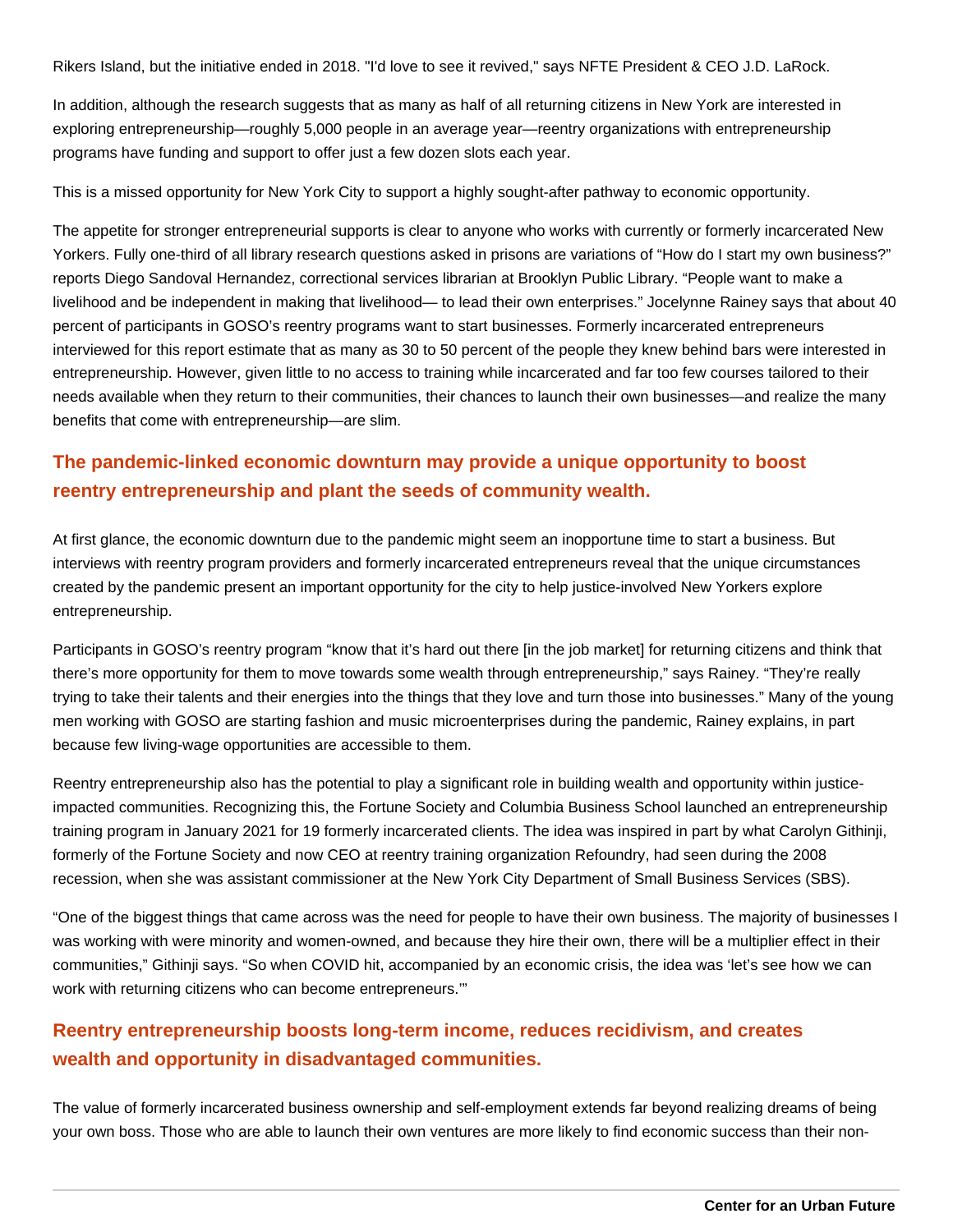entrepreneur peers.

"Formerly incarcerated people who start businesses have a higher income than those that have employment," says says Damon Phillips, former codirector of the Tamer Center for Social Enterprise at Columbia Business wSchool. "And we know that even those who start a business that doesn't work out have a higher chance of being employed post-entrepreneurship."

As well as improving earnings and employment outcomes, entrepreneurship—and entrepreneurship training in particular—can also break cycles of justice involvement. Overall, the recidivism rate among formerly incarcerated people who have taken part in entrepreneurship is more than 30 percent lower than among their traditionally employed peers. But data from leading reentry entrepreneurship programs highlighted show that participation in entrepreneurship training reduces the likelihood of returning to prison by a far greater measure. New York State's three-year recidivism rate is 43 percent. Texas's ret of the Texas-based Prison Entrepreneurship Program (PEP) is only 8 percent. Defy<br>Is 40 percent. Yet that among graduates of the Texas-based Prison Entrepreneurship Program (PEP) is only 8 percent. Defy Ventures, which conducts entrepreneurship training classes in and out of prisons in several states including New York, has a one-year recidivism rate of 7 percent. Meanwhile, the national average is over 30 percent. 8

In addition, formerly incarcerated business owners frequently hire other people who have been incarcerated, expanding career pathways in communities with high rates of justice involvement.

 "Who hires who is so important," says Jordyn Lexton, outgoing executive director of Drive Change, a paid fellowship program in the culinary industry for formerly incarcerated young adults. "When your boss or mentor has a shared lived experience, and you don't have to deal or think about bias—that has huge value in creating infrastructure and community." Coss Marte, who was released from prison in 2013 and started a New York–based personal fitness company, ConBody, in 2014 after participating in a Defy Ventures program, has hired only former prisoners. To date, ConBody has worked with more than a hundred formerly incarcerated professionals and maintained a 0 percent recidivism rate. 9

Another path, social entrepreneurship, allows New Yorkers with histories of justice involvement to translate their experiences into serving, supporting, and advocating for their community. When she was released from federal prison in 2015, Topeka Sam founded the Ladies of Hope Ministries (LOHM), an organization that provides formerly incarcerated women with housing, education, entrepreneurship training, and other assistance. LOHM has enabled Sam to earn a living doing meaningful work. "Entrepreneurship is a direct pathway to economic freedom," she says.

#### **Many justice-affected New Yorkers have entrepreneurial talent that can be recognized and cultivated.**

Some of the entrepreneurial spirit displayed by incarcerated and formerly incarcerated people is born out of hardship. Entrepreneurship experts and formerly incarcerated New Yorkers say that those who grew up in communities with limited opportunities and resources have to figure out how to survive and find creative ways to generate income.

"Most of our men in prison … for their very survival on the street have a lot of natural skills along business lines," says Bryan Kelley, CEO of the Prison Entrepreneurship Program, who himself spent 22 years in prison. "They know about supply chains, risk management, profit margins, marketing, sales. They're also good at reading people really well. And I think they are very attuned to recognizing opportunities."

That drive and ingenuity under remarkable constraints reflects the mindset that Tommy Safian tried to instill in trainees at Refoundry, an organization he cofounded, which teaches furniture-making entrepreneurship to formerly incarcerated New Yorkers. "Where other people might see barriers, entrepreneurship lets you see opportunities," Safian says.

Colin Absolam, who was released from prison in February 2020, met many aspiring entrepreneurs during his time behind bars. "You have people who take soaps, regular state soap, and craft them into statues and ornaments," he says. "Many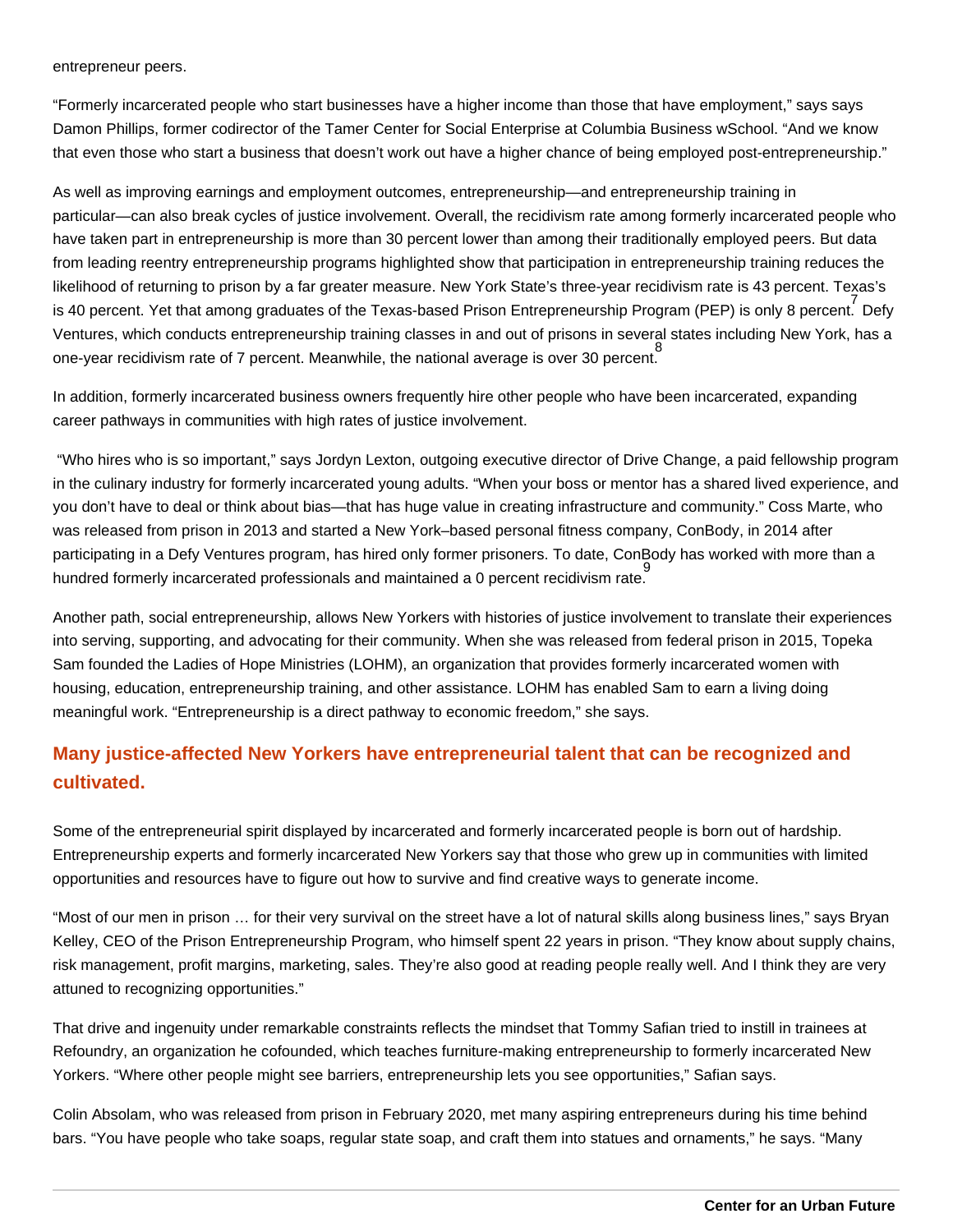individuals take the potato chip bags and cut them into strips and fold them and bend them to make jewelry boxes or make baby shoes, photo frames." These men sell their crafted items to others in the facility. One man at a New York State prison sold lollipops and used the money he earned to pay someone on the outside to set up a computer with recording software and hip-hop beats. Men incarcerated in facilities around New York State would call and rap over the beats, and the tracks were then converted to mixtapes that were sold on the street.

# **Significant barriers prevent reentering New Yorkers from realizing their talents and developing successful businesses.**

## **1. PROBATION AND PAROLE CONDITIONS LIMIT RETURNING NEW YORKERS' ECONOMIC OPTIONS, ESPECIALLY ENTREPRENEURSHIP.**

Although people who have been incarcerated may have the creativity, drive, and savviness that make them natural entrepreneurs, parole and probation conditions make it nearly impossible to pursue entrepreneurship. "When I came home [from prison], I knew I was going to start an organization," says Topeka Sam of LOHM. "The barriers initially were federal supervision and overall probation because you're told to get a job, but starting a business is not getting a job. I had to write a letter to the judge, get a lawyer. I had to fight to build up my organization because that's not supported."

Curfews and other parole restrictions and forms of supervision also make it difficult for people not just to work, but also to build their businesses. "The term entrepreneur implies someone who can create things out of nothing," says Christopher Watler, chief external affairs officer at the Center for Employment Opportunities. "But when you're on probation or parole, you literally cannot leave a geographic area, so there's already a built-in restriction on your ability of movement."

#### **2. JUSTICE-INVOLVED ENTREPRENEURS EXPERIENCE UNIQUELY STEEP BARRIERS TO ACCESS FINANCING.**

Across more than a dozen interviews with formerly incarcerated entrepreneurs and organizations focused on reentry entrepreneurship, the most frequently reported barrier was access to capital. When it comes to starting a business, the reentry population "already begins at a disadvantage, because they don't have access to financial products, they don't have access to technical expertise, and they don't have access to capital," Watler says.

Multiple formerly incarcerated entrepreneurs recounted being denied loans because of their criminal record. "Have you been convicted of a crime? That was the question, and it automatically disqualified me," says Topeka Sam. For instance, the U.S. Small Business Administration (SBA) generally excludes business owners who are on probation or parole from eligibility for loans, and requires applications to be "of good character"—a standard that can disqualify justice-involved borrowers regardless of their current circumstances.

Even though Coss Marte was making money providing the physical training that would become ConBody, he struggled to scale up his business. "I came home and started training people right away. But it was not enough to go full time," Marte says. "The biggest issue is having no financial backing. Going to banks, I was discriminated against. I remember when I was trying to fill out an application to get a loan, they asked me if I was convicted of a felony."

## **3. REENTERING NEW YORKERS FIND THEMSELVES ON THE WRONG SIDE OF THE DIGITAL SKILLS DIVIDE, WHICH HAS CONSEQUENCES FOR BUSINESS FORMATION AND ENTREPRENEURIAL SUCCESS.**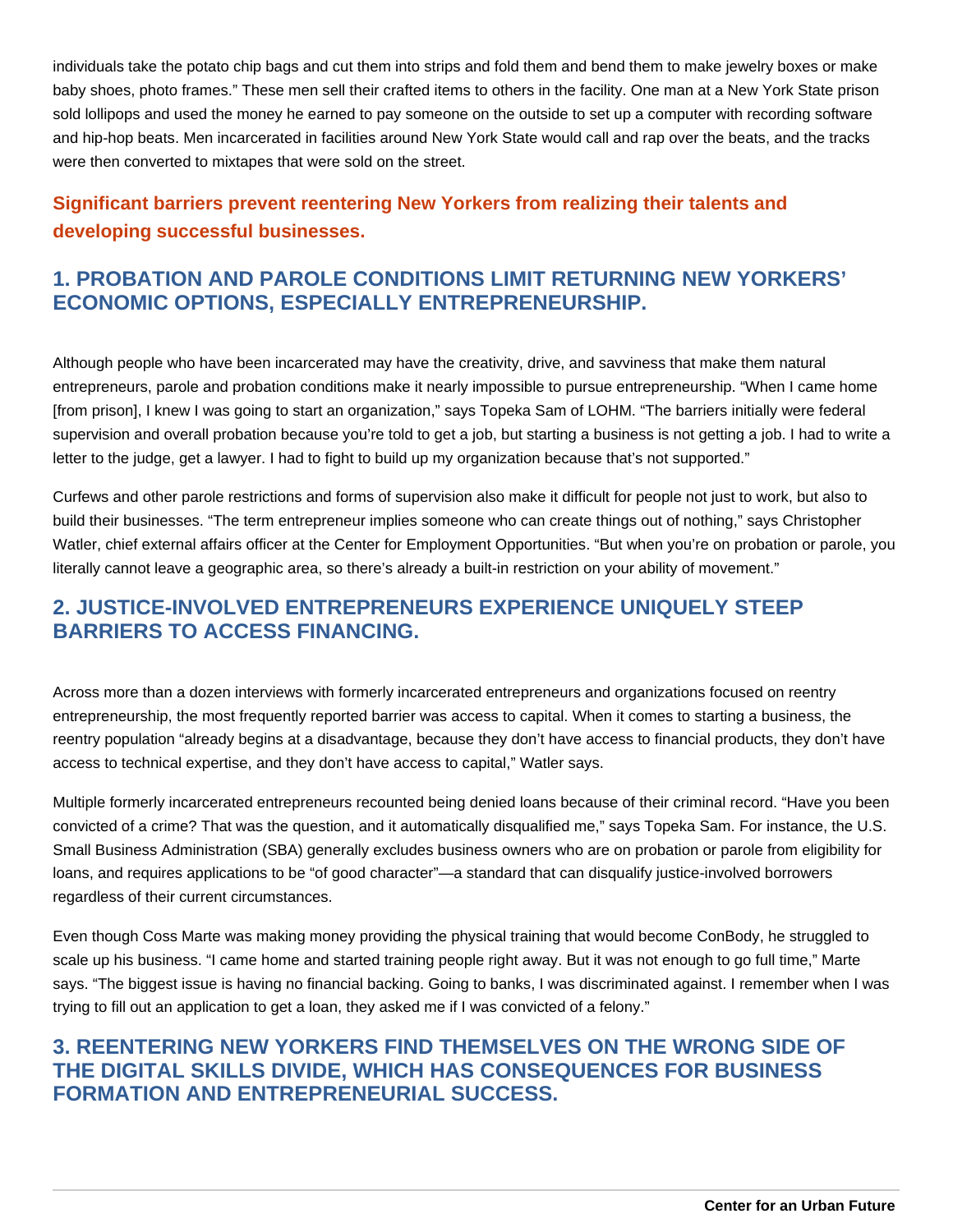After years behind bars, many reentering New Yorkers are returning to an economic landscape transformed by technology—but without the digital skills they need to succeed. When it comes to entrepreneurship, the digital divide sets back formerly incarcerated New Yorkers in multiple ways. These include limiting access to the social services that can help lay a foundation of stability for pursuing entrepreneurship; preventing aspiring entrepreneurs from learning about and applying to existing business assistance programs; and making it difficult to tap into business opportunities through digital marketplaces, social media, and ecommerce.

"People are coming home without knowing how to use a computer or access the Internet," confirms Jeanette Pineiro, executive director of Defy Ventures program in New York, New Jersey, and Connecticut. "There's a lot of fear involved with overcoming those basic hurdles before they can even think about their entrepreneurial idea."

When Edward Brown was released in March 2020 after 24 years in New York State prisons and returned home to New York City, he did not have a birth certificate or social security card necessary to get a state ID—a fundamental prerequisite for a job or a business venture—and struggled to navigate these challenges without basic computer skills.

"I'm actually lost because I'm so behind on technology," he explains.

# **4. FORMERLY INCARCERATED ENTREPRENEURS MUST OVERCOME HIGHER THAN USUAL ADMINISTRATIVE COSTS AND BARRIERS TO FORMING THEIR BUSINESS.**

The start-up costs and administrative hurdles associated with launching a business are also heightened for New Yorkers with a criminal history.

Across several interviews, formerly incarcerated entrepreneurs and organizations that support them report regularly having to pay much higher business insurance premiums, if they were even able to qualify. Coss Marte says that because of his conviction history he was quoted business insurance rates of \$30,000 a month—an astronomical sum for a small personal training business—and initially had to forgo coverage.

It's not just the costs that can be prohibitive. For many formerly incarcerated New Yorkers, obtaining an occupational license can prove challenging even when the fees are modest. That's because dozens of New York State occupational licenses—from barbers and security guards to childcare workers and ride-hailing drivers— have a "good moral character" requirement or mandatory criminal record disclosure that gives agencies the discretion to deny licenses to people with a conviction and creates a psychological and administrative barrier for formerly incarcerated applicants.

# **5. FORMERLY INCARCERATED NEW YORKERS FACE CHALLENGES ACCESSING BASIC NEEDS AFTER RELEASE—A PREREQUISITE TO ANY ENTREPRENEURIAL VENTURE.**

New Yorkers transitioning from prison face numerous barriers—not just with things that any would-be entrepreneur would have to contend with, such as creating a business plan and finding funding, but with basic needs. Our research found that many New Yorkers are released from prison without access to stable housing, with few options for mental or physical health care, and with an immediate need to earn income—all of which inhibit New Yorkers in reentry from pursuing entrepreneurship. Formerly incarcerated individuals are ten times more likely to experience homelessness than the general population and are most likely to be homeless shortly after release. Some individuals are released without even the basic identification they need to access benefits or pursue employment, much less form an LLC.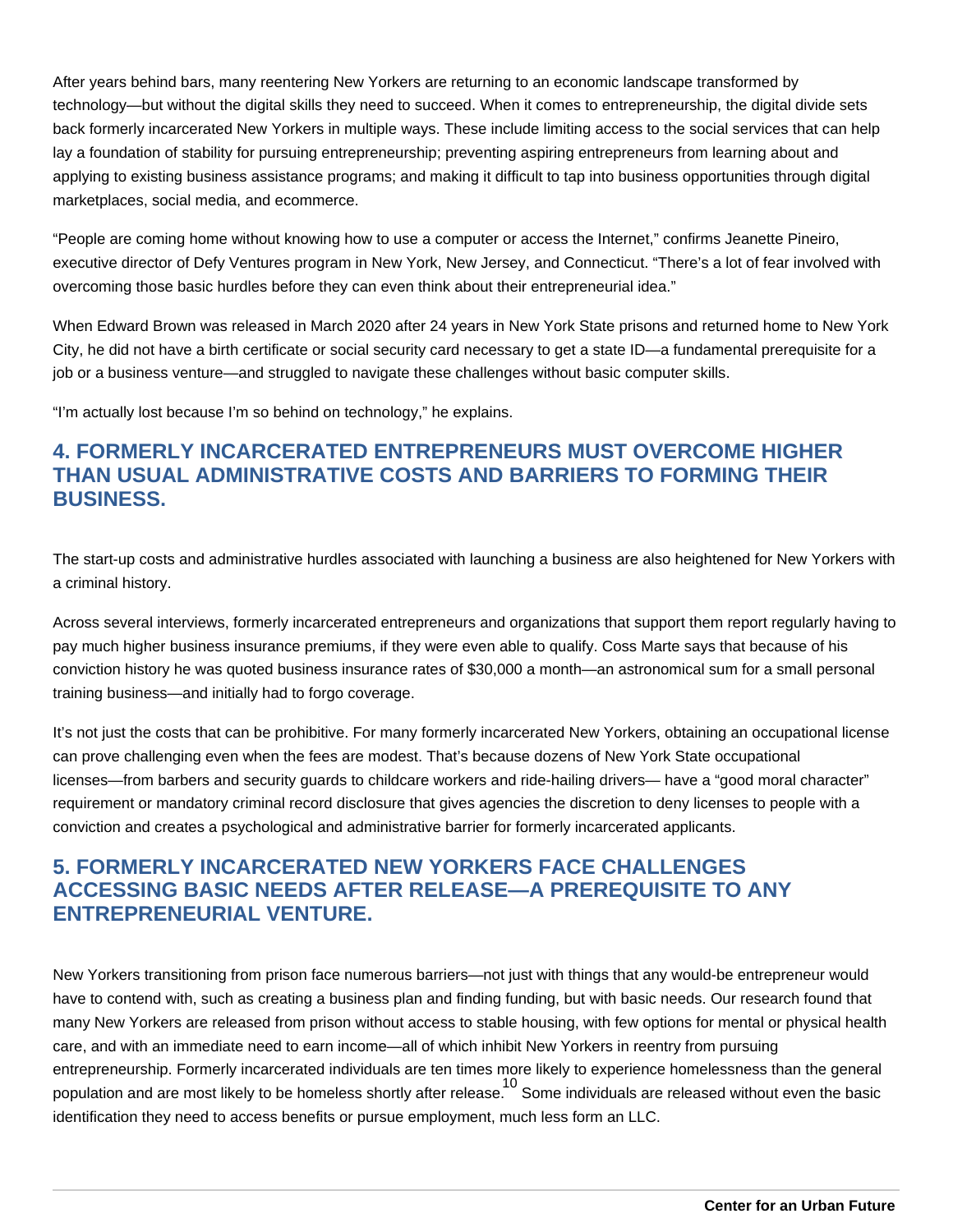#### **Lacking support infrastructure limits options for helping aspiring reentry entrepreneurs.**

# **6. FEW REENTRY SERVICES PROVIDERS HAVE THE FUNDING OR SUPPORT TO INTEGRATE ENTREPRENEURIAL EDUCATION INTO THEIR PROGRAMMING.**

When it comes to helping New Yorkers transitioning back to their communities find economic stability, most reentry support organizations are rightly focused on accessing stable employment. But organization leaders are eager to expand entrepreneurial education and connect it with other skills-building and workforce development initiatives. However, few organizations today have programs designed to provide aspiring reentry entrepreneurs with technical assistance or to help returning citizens develop business plans, register an LLC, apply for loans, or scale up an existing venture.

This is in part because of limitations on federal Workforce Innovation and Opportunity Act dollars, which inhibit workforce organizations from building and expanding programs to support entrepreneurship by barring direct financial assistance startup costs. To fill the void, every organization interviewed cited private donations as the principal or sole source of funding for reentry entrepreneurship programs—rather than city, state, or federal funding.

# **7. LOCAL SMALL BUSINESS AND ENTREPRENEURSHIP ASSISTANCE ORGANIZATIONS ARE WELL POSITIONED TO HELP BUT NEED SUPPORT TO DO SO.**

New York City is home to a number of local small business assistance and microfinance institutions that are uniquely capable of helping aspiring entrepreneurs from underserved backgrounds to build credit and access financial products. Few of these organizations, however, have the resources to partner with reentry-focused organizations or build programs for formerly incarcerated clients. As a result, one of the city's strongest assets in helping low-income New Yorkers develop business ideas and launch them has yet to be tapped. In most cases, these organizations are not tracking whether formerly incarcerated individuals are accessing their services, making it difficult to establish the case for more direct support.

"Until you asked this question," the leader of a small business development organization based in a neighborhood with one of the city's highest incarceration rates says, "I didn't realize that we don't track reentry entrepreneurs at our center. We are funded by the SBA and New York State so we track the metrics that they require."

To the city's credit, focus on supporting reentry under the de Blasio administration has increased, including a commitment to provide reentry services to everyone held in city jails. <sup>11</sup> But despite ample evidence for the additional benefits of entrepreneurial education in boosting income and reducing recidivism, helping justice-involved New Yorkers start businesses has not been part of the city's strategy so far.

Although 9 of 24 city-funded Alternative to Incarceration programs offer job training or employment services, none offer support for entrepreneurship. <sup>12</sup> Still, Anna Calabrese, former executive director of reentry initiatives at the Mayor's Office of Criminal Justice's (MOCJ), says that the city is interested in exploring ways to better support justice-involved aspiring entrepreneurs. MOCJ works with ten organizations, including Housing Works and the Osborne Association, through its job placement program Jails to Jobs. Calabrese explains that the goal is to partner with other organizations, including those that focus on entrepreneurship training and support. But seizing on this opportunity will almost certainly fall to the incoming administration and the next New York City Council.

Launching a business is challenging for anyone, especially those transitioning back to their communities after serving time. Nearly half of all New York businesses fail in the first five years. A criminal conviction, however, need not prevent returning New Yorkers with passion, drive, and a dream from realizing their goals of launching their own venture, seizing control of their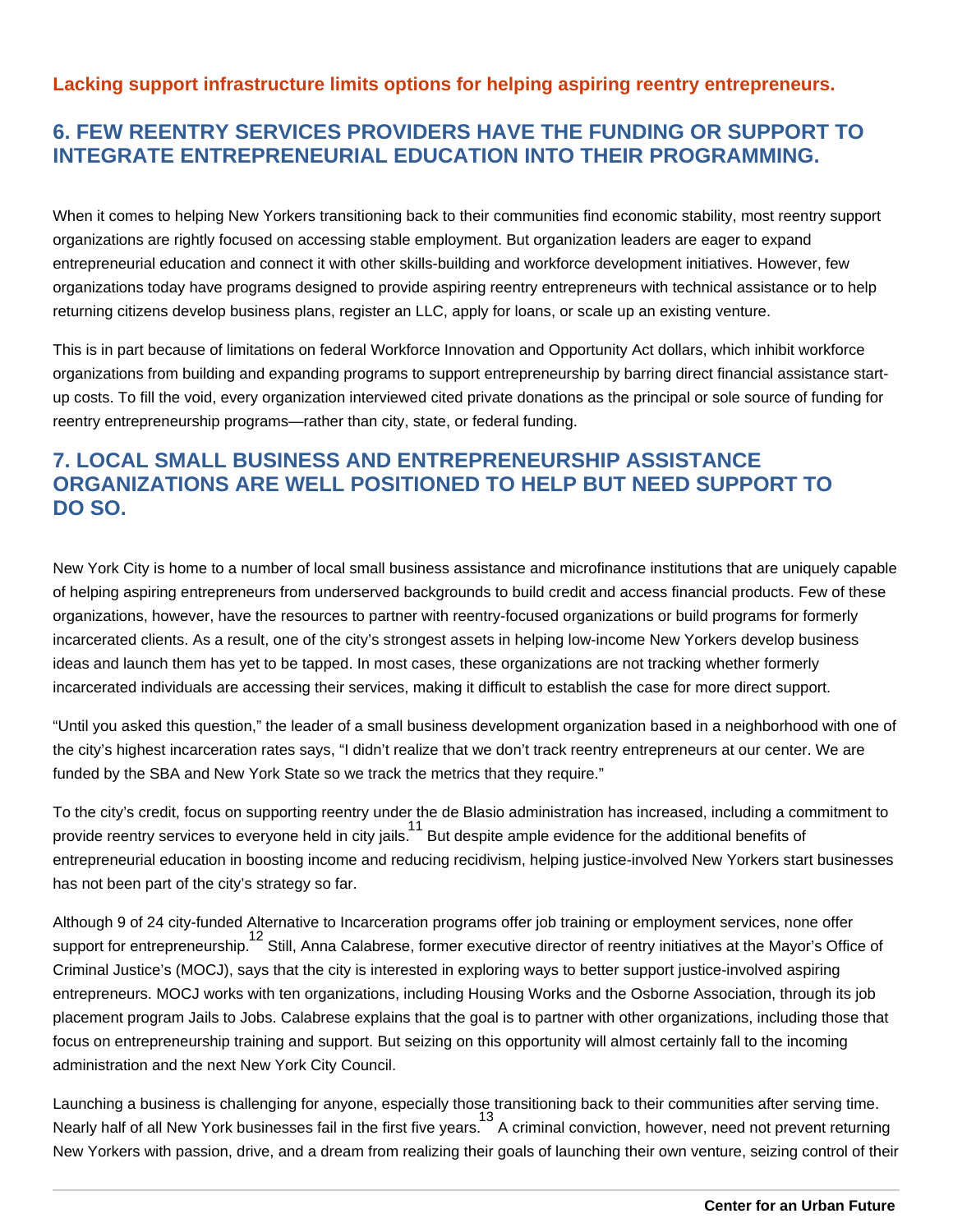economic future, and building generational wealth.

Now is the moment to reimagine New York's support infrastructure for aspiring reentry entrepreneurs—and help far more of the thousands of formerly incarcerated New Yorkers returning to their communities each year to pursue and succeed in entrepreneurial ventures.

Although the path to entrepreneurial success is steep, New York City and New York State could do a great deal right away to expanding access to this crucial pathway to economic opportunity for some of the New York's most vulnerable residents.

To start, New York's political leaders should set an ambitious yet achievable target of providing 2,500 formerly incarcerated individuals with entrepreneurship training over the next five years, backed by a \$2.5 million investment.

To achieve this goal, Mayor Eric Adams and the City Council should work to fund and support the integration of entrepreneurial education and technical business assistance into city-funded reentry services, including Alternative to Incarceration programs and Jails to Jobs services. City leaders should also pass legislation currently in committee that would require SBS to create an entrepreneurship training program for formerly incarcerated New Yorkers. Further, city officials should bring together reentry service providers and business assistance organizations operating in justice-affected communities to launch a city-funded business incubator and accelerator specifically designed for reentry entrepreneurs.

At the state level, New York's governor should work with leading entrepreneurship training providers to greatly expand inprison programming throughout the Department of Correction and Custodial Services (DOCCS) system and ensure that incarcerated aspiring entrepreneurs have access to entrepreneurial education when it has the greatest impact. State leaders should pass legislation to automatically seal and expunge criminal records when an individual becomes eligible, such as the Clean Slate bills under consideration in the State Legislature.

This report elevates the overlooked potential of reentry entrepreneurship, reveals the barriers preventing countless returning citizens from finding success through business ownership, and outlines the ways state and city government, nonprofit organizations, financial institutions, and philanthropy can provide better reentry support, open entrepreneurship training up to more people both inside and outside correctional facilities, and build the infrastructure that would enable formerly incarcerated entrepreneurs to thrive.

#### **Endnotes**

- 1. Lucius Couloute and Daniel Kopf, "Out of Prison & Out of Work: Unemployment among formerly incarcerated people," Prison Policy Initiative, July 2018, [https://www.prisonpolicy.org/reports/outofwork.ht](https://www.prisonpolicy.org/reports/outofwork.html)ml .
- 2. Kylie Jiwon Hwang, "Entrepreneurship and Incarceration," Columbia University, 2021, [https://academiccommons.columbia.edu/doi/10.7916/d8-gj2p-sr53/dow](https://academiccommons.columbia.edu/doi/10.7916/d8-gj2p-sr53/download)nload .
- 3. "Admissions and Releases, Calendar Year 2019, New York State Corrections and Community Supervision,https://doccs.ny.gov/system/files/documents/2021/06/admissons-and-releases-2019.pdf 2016, 43 percent of the state's prison population were from New York City. The vast majority of release prisoners return to their home communities (Ann Jacobs and Marsha Weissman, Mapping the Landsca of Higher Education in New York State Prisons, Prisoner Reentry Institute, February 2019, [https://files.eric.ed.gov/fulltext/ED594766.p](https://files.eric.ed.gov/fulltext/ED594766.pdf)dAs of August 2021, 44 percent of New York State parolees are under supervision in New York City.
- 4. Adan Looney and Nicholas Turner, "Work and Opportunity Before and After Incarceration," The Brookings Institution, March 2018ttps://www.brookings.edu/wp[content/uploads/2018/03/es\\_20180314\\_looneyincarceration\\_fin](https://www.brookings.edu/wp-content/uploads/2018/03/es_20180314_looneyincarceration_final.pdf)al.pdf
- 5. Jacobs and Weissman, Mapping the Landscape.
- 6. Center for an Urban Future analysis of U.S. Census Bureau ACS 2019 1-year data.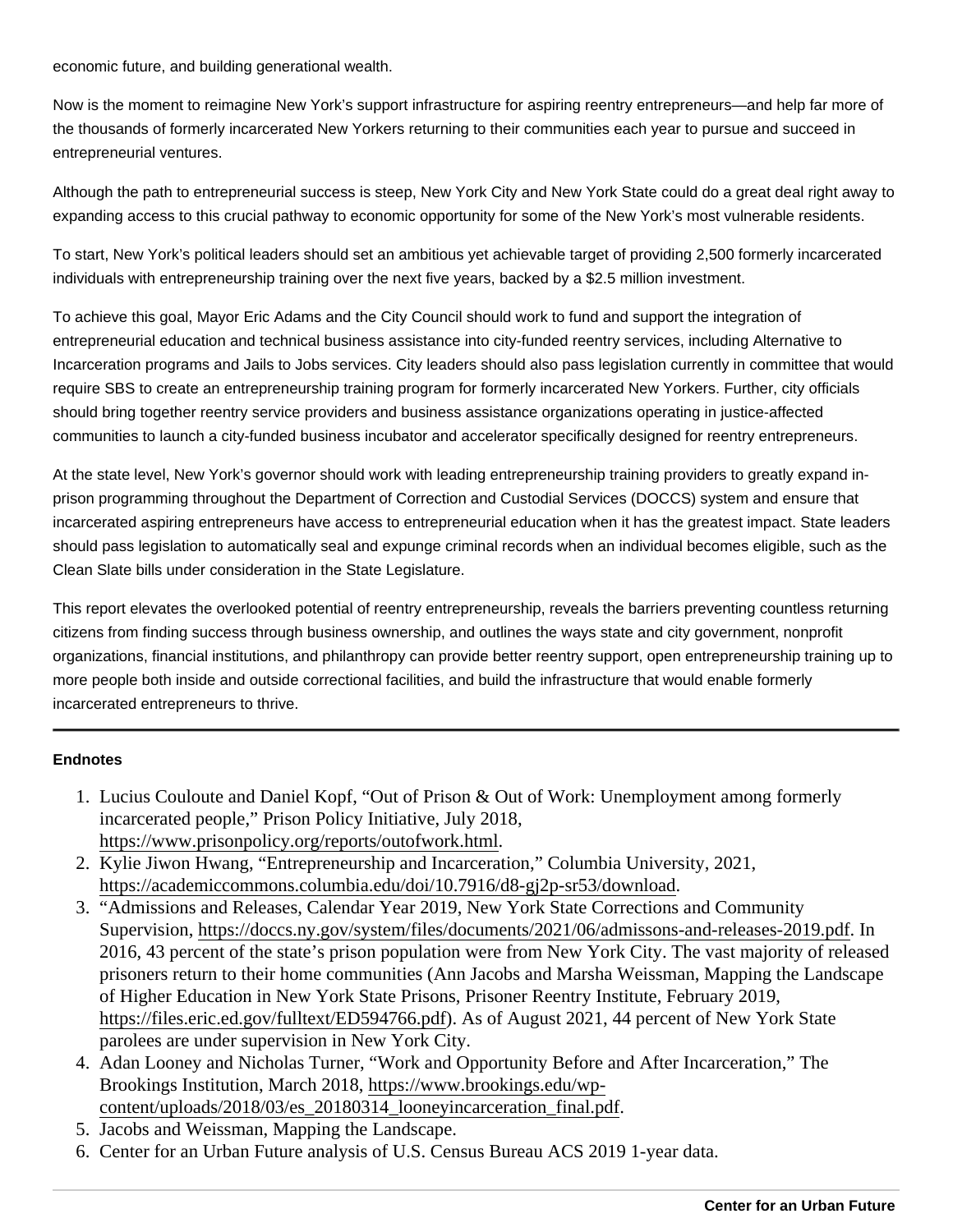- 7. Corrections and Community Supervision, "2014 Inmate Releases: Three Year Post-Release Follow-Up," New York State, March 202thttps://doccs.ny.gov/system/files/documents/2021/03/inmate-releases-three [year-out-post-release-follow-up-2014.](http://https://doccs.ny.gov/system/files/documents/2021/03/inmate-releases-three-year-out-post-release-follow-up-2014.pdf)pdegislative Budget Board, "Statewide Criminal and Juvenile Justice Recidivism and Revocation Rates," State of Texas, January 2019, https://www.lbb.state.tx.us/Documents/Publications/Policy\_Report/4914\_Recividism\_Revocation\_Rates ; Byron Johnson, William Wubbenhorst, and Curtis Schroeder, "Recidivism Reduction and Return on Investment," Baylor Institute for Studies of Religion, 2016 ps://www.pep.org/wp[content/uploads/2018/02/Baylor-2013- Study-of-PEP](https://www.pep.org/wp-content/uploads/2018/02/Baylor-2013- Study-of-PEP.pdf).pdf .
- 8. Defy Ventures, "Data and Results," July 20<sup>2</sup>nations://www.defyventures.org/our-story-main/data-and**[results](https://www.defyventures.org/our-story-main/data-and-results)**
- 9. Conbody, "About," 2021https://conbody.com/about
- 10. Lucius Couloute, "Nowhere to Go: Homelessness among formerly incarcerated people," Prison Policy Initiative, August 201[8, https://www.prisonpolicy.org/reports/housing.h](https://www.prisonpolicy.org/reports/housing.html)tml
- 11. Office of the Mayor, "Mayor de Blasio Announces Re-Entry Services for Everyone in City Jails by End of This Year," New York City, March 29, 201 https://www1.nyc.gov/office-of-the-mayor/news/187-[17/mayor-de-blasio-re-entry-services-everyone-city-jails-end-this-ye](https://www1.nyc.gov/office-of-the-mayor/news/187-17/mayor-de-blasio-re-entry-services-everyone-city-jails-end-this-year#/0)ar#/0 .
- 12. New York City Criminal Justice, "Alternatives to Incarceration: Court-Mandated, Supportive, Community-Based Services," November 2020p://criminaljustice.cityofnewyork.us/wp[content/uploads/2020/11/Alternatives-to-Incarceration-Program-Booklet\\_20](http://criminaljustice.cityofnewyork.us/wp-content/uploads/2020/11/Alternatives-to-Incarceration-Program-Booklet_2020.pdf)20.pdf .
- 13. CUF analysis of data from the U.S. Bureau of Labor Statistics, "Business Employment Dynamics Data b States," "New York: Table 7. Survival of Private Sector Establishments by Opening Year," [https://www.bls.gov/bdm/ny\\_age\\_total\\_table7](https://www.bls.gov/bdm/ny_age_total_table7.txt).txt .

#### Recommendations to Spark and Support Reentry Entrepreneurs in New York City

Provide entrepreneurial training and support to 2,500 justice-involved New Yorkers by 2026 . Entrepreneurial education and support can help many more returning citizens achieve financial self-sufficiency and avoid future justice involvement at a time when well-paying jobs are often out of reach. Reentry entrepreneurship initiatives present a vital opportunity to build alternative pathways to economic opportunity while contributing to wealth generation in communities affected by high incarceration rates. Even for those who decide they are not ready to take the risk of starting a business, entrepreneurship training leads to increased employment earnings and significantly lower recidivism rates. Yet minimal public investment has been focused on expanding reentry entrepreneurship training. To realize this opportunity, Mayor Adams should direct the Department of Small Business Services to launch an entrepreneurship training program for formerly incarcerated New Yorkers, integrate entrepreneurship training into reentry and diversion initiatives, relaunch entrepreneurial education programming on Rikers Island, and set a five-year goal of providing 2,500 returning New Yorkers with entrepreneurial education over the next four years, backed by a \$2.5 million investment.

Deploy start-up grants to reentry entrepreneurs and partner with community development financial institutions (CDFIs) to expand access to microloans and technical assistance. Formerly incarcerated New Yorkers overwhelmingly come from lower-income backgrounds and have little to no access to the friends-and-family funding that is instrumental in getting a business off the ground. To help overcome this start-up barrier, city leaders should work with private funders to provide \$1,000 microgrants to returning entrepreneurs, potentially as part of a citywide business plan competition. Grants of just \$1,000 would help reentry entrepreneurs register their business, cover licensing fees, and help with the purchase of inventory or equipment without getting into debt. The Department of Small Business Services should also tap into the expertise of the city's Community Development Financial Institutions, which have unmatched expertise in connecting underserved entrepreneurs with affordable capital and making loans that other financial institutions deem too risky, but rarely work with reentry entrepreneurs. To realize this opportunity, SBS should launch a competitive grant program designed to enable CDFIs to partner with reentry-focused organizations—coupling the expertise of CDFIs with the existing networks and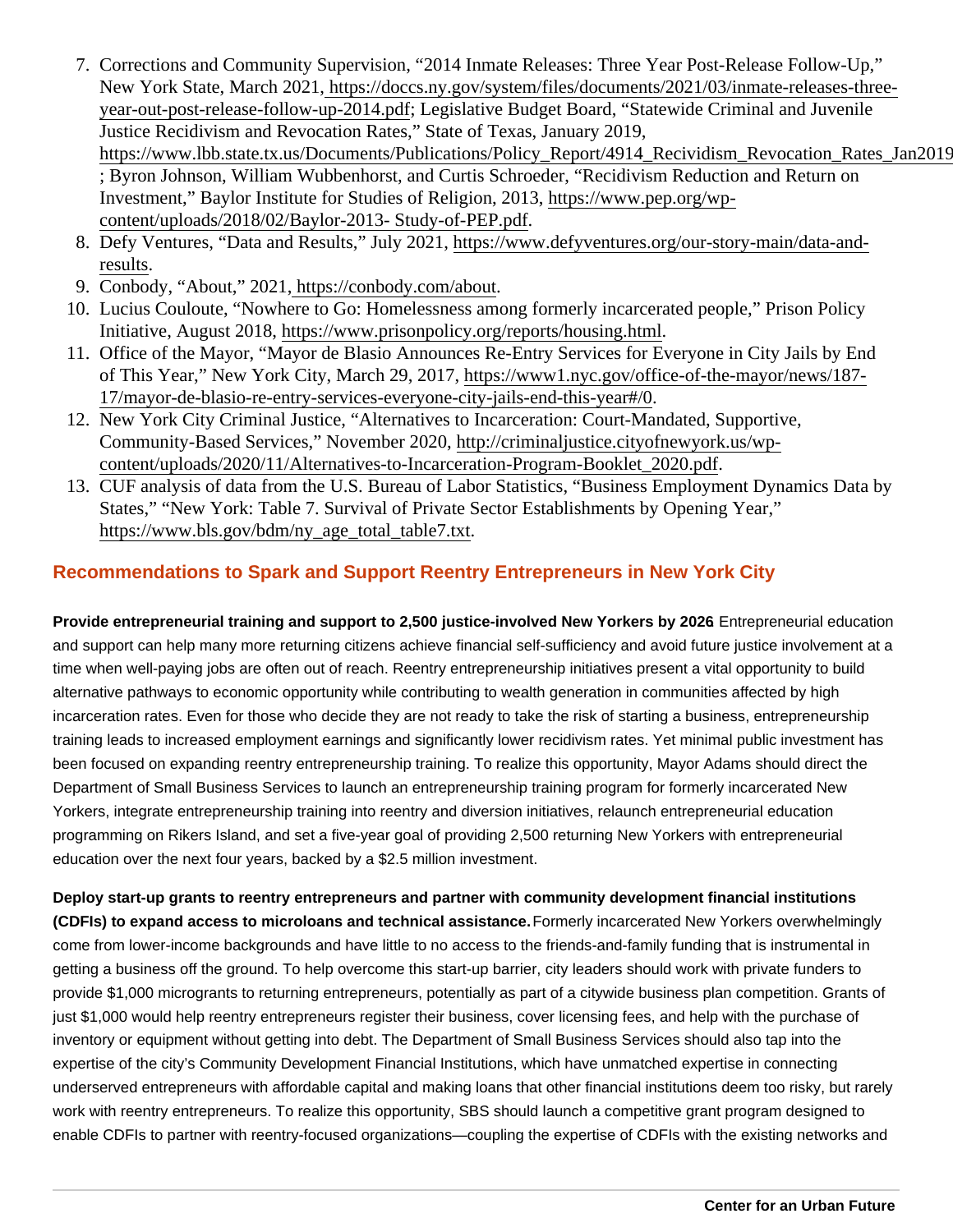relationships of providers in the reentry ecosystem.

**Offer entrepreneurship training through the city-funded Alternatives to Incarceration program.** Over the past decade, the city has boosted funding for Alternatives to Incarceration programs operated by nonprofit partner organizations and successfully diverted thousands of New Yorkers from unnecessary jail time. But to date, none of the 24 city-funded ATI programs provide entrepreneurship training or business start-up assistance. Mayor Adams should direct MOCJ to include entrepreneurial education among ATI program offerings and direct funding to local small business development organizations to create ATI programs specifically for justice-involved New Yorkers interested in pursuing entrepreneurship.

**Launch a city-funded business incubator specifically designed for reentry entrepreneurs.** Start-up incubators, popular in the tech sector, provide entrepreneurs with the time, space, resources, and connections they need to transform a promising business idea into revenue-generating enterprise. In effect, incubators provide businesses with growth potential the supportive services they need to thrive. The city should fund a reentry entrepreneur incubator that combines traditional, wraparound reentry services—including supportive housing, counseling, health care, and family services—with entrepreneurial education, office or commercial space, Internet and computer access, and industry connections. Through a competitive application process, the program would provide the winners of a reentry business plan competition with time, space, and a stipend so that they can devote themselves to growing their business, and structure the program so that their participation fulfills court-ordered employment requirements.

**Greatly expand entrepreneurship training in state prisons.** Today, just two of 50 New York State prisons provide access to entrepreneurship training programs. City and state leaders should work with entrepreneurship training organizations to expand entrepreneurial education to ten correctional facilities in the next two years, with a goal of reaching every facility in the state by 2026. Experts universally agree that business training programs are most effective when they begin in prison, where incarcerated individuals have more time to devote to coursework and developing a business plan and few of the challenges that come with returning to their communities, such as finding employment and housing, or accessing benefits and health care. Earlier access to classes on business negotiation, money management, and digital skills also give participants an advantage when they're released, whether they decide to start businesses or find jobs. Entrepreneurial education in prisons can also help dramatically improve recidivism rates. For instance, graduates of the Texas-based Prison Entrepreneurship Program experienced an 8 percent recidivism rate, compared to a state average of 40 percent.

**Ramp up the availability of credit-bearing entrepreneurship programs for incarcerated New Yorkers through Second Chance Pell.** Even though college-level courses are offered at more than half of New York State prisons, access to courses on starting a business is limited. But with the reinstatement of federal Pell Grants for all incarcerated individuals in late 2020, New York has a significant opportunity to leverage increased funding for prison higher education to massively expand access to credit-bearing business and entrepreneurship programs. The Second Chance Pell program is expanding to include three additional SUNY schools and three CUNY schools including the Borough of Manhattan Community College (BMCC) alongside North Country Community College, which participated in the program pilot and has offered an associate of applied science (AAS) in entrepreneurship management to incarcerated individuals since 2016. New York policymakers should seize this opportunity to enable far more incarcerated New Yorkers to access coursework in highly regarded entrepreneurship programs offered by New York City's public colleges, including BMCC's AAS in small business–entrepreneurship and LaGuardia Community College's business management program.

**Fully integrate entrepreneurial supports and technical business assistance into city-funded reentry services, including Jails to Jobs.** Entrepreneurship training has been shown to greatly reduce recidivism and provide formerly incarcerated individuals with a valuable pathway to financial stability at a time when a well-paying job is hard to come by. Yet despite increased funding for reentry services as part of the city's Jails to Job initiative, city-funded programs do not include program offerings tailored to the needs and interests of aspiring business owners. Mayor Adams should build on his commitment to expanding transitional employment and supportive services by launching new programs focused on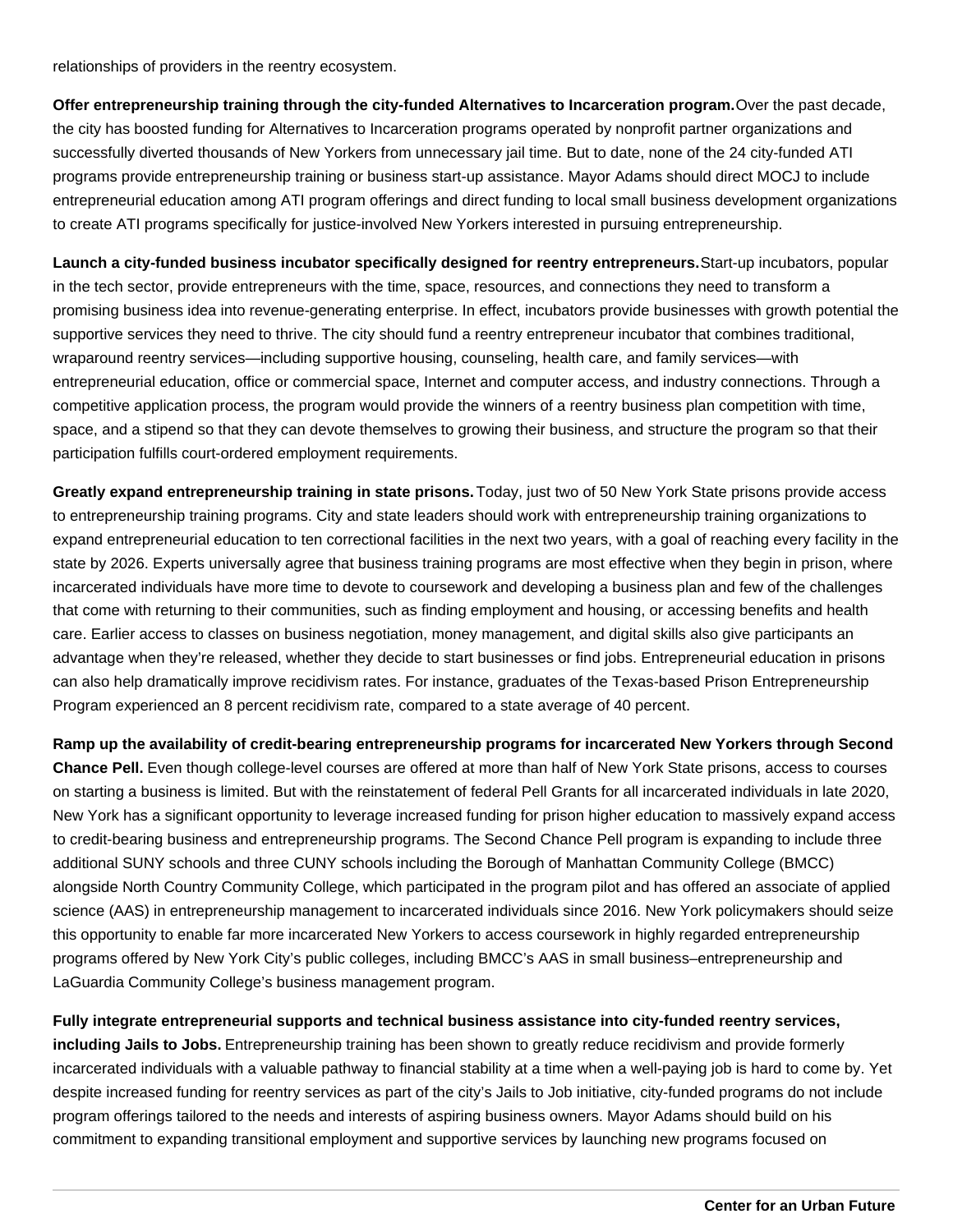entrepreneurship, financial literacy classes, and technical business assistance—so that returning New Yorkers can access another vital pathway to economic stability.

Pass legislation to automatically seal and expunge criminal records. Formerly incarcerated New Yorkers are routinely prevented from starting a business because of their criminal record. The widespread use of background checks excludes people with convictions from accessing loans, licenses, and business insurance for which they would otherwise qualify. Mayor Adams should work with the New York State Legislature and Governor Hochul to champion the passage of legislation that would automatically seal and expunge certain convictions, removing the third-party background check as an additional barrier to economic opportunity for formerly incarcerated individuals who have already paid their debt.

**Make New York's marijuana business licensing requirements more inclusive of formerly incarcerated New Yorkers.** New York State's plan to issue its first 100 recreational marijuana sales licenses to formerly incarcerated individuals is a major step forward, but officials should reexamine the barriers to entry in its eligibility requirements and boost commitments to inclusivity. First, instead of requiring two years of profitable business ownership, applicants should only have to demonstrate business knowledge or be willing to work with a business partner who has previous experience. Business knowledge could be displayed through relevant credentials, professional references, or could be earned through enrolling in a business training program offered through a nonprofit small business assistance organization, CDFI, or public library. In addition, rather than only committing to prioritizing the first 100 licenses to individuals or family members of individuals with past marijuana convictions, state regulators should commit to an ongoing prioritization of these applicants by setting aside at least 25 percent of annual licenses to social and economic equity applicants. Additionally, expanding the definition of a family member in the context of the application could benefit a larger network of affected people. Under current guidance, an related applicant has to be a child/dependent, spouse, or parent of a New Yorker with a marijuana conviction—siblings, cousins, and domestic partners are not included. Finally, the state should waive the \$2,000 application fee for formerly incarcerated applicants.

**Leverage branch libraries to expand access to digital literacy and entrepreneurship programs for newly released New Yorkers in neighborhoods with high rates of justice involvement.** New Yorkers who return to the city after serving lengthy prison sentences often lack the digital skills that are a prerequisite to accessing services, support, and economic opportunities today—whether the goal is landing a job or starting a business. Because branches are located in every neighborhood, including those most affected by the justice system, libraries can reach formerly incarcerated New Yorkers with a unique mix of services. The city, though, has not provided consistent funding for library services catering to the reentry population. Mayor Adams and the City Council should invest in the capacity of the three library systems to provide integrated digital literacy and career-entrepreneurship exploration for New Yorkers recently released from state prisons and city jails. Through these programs, aspiring entrepreneurs then can get access to additional library resources and connections to local, community-based business assistance and economic development organizations.

**Expand in-prison, tablet-based business and finance education courses.** Everyone held in New York State correctional facilities has access to tablets that can be loaded with course materials, but the tablets have not been used to provide access to entrepreneurship training. The Brian Hamilton Foundation's Starter U, a free online course in starting and growing a business, was made accessible to incarcerated individuals in North Carolina via tablets through a partnership between a private communications company and the foundation. The tablets in use in DOCCS facilities, however, do not have Internet capability. To overcome this situation, New York State DOCCS should work with training providers operating in the state and nationally to develop offline materials and pilot the deployment of Internet-enabled devices. Policymakers should consider legislation to mandate these new services and fund technology investments to ensure that all incarcerated New Yorkers can access synchronous remote learning opportunities while in prison.

**Starting Up & Staying Out** is a publication of the Center for an Urban Future. Researched and written by Lisa Armstrong with Eli Dvorkin. Edited by Eli Dvorkin, Laird Gallagher, and Jonathan Bowles. Additional research by Grace Bristol, Sophia